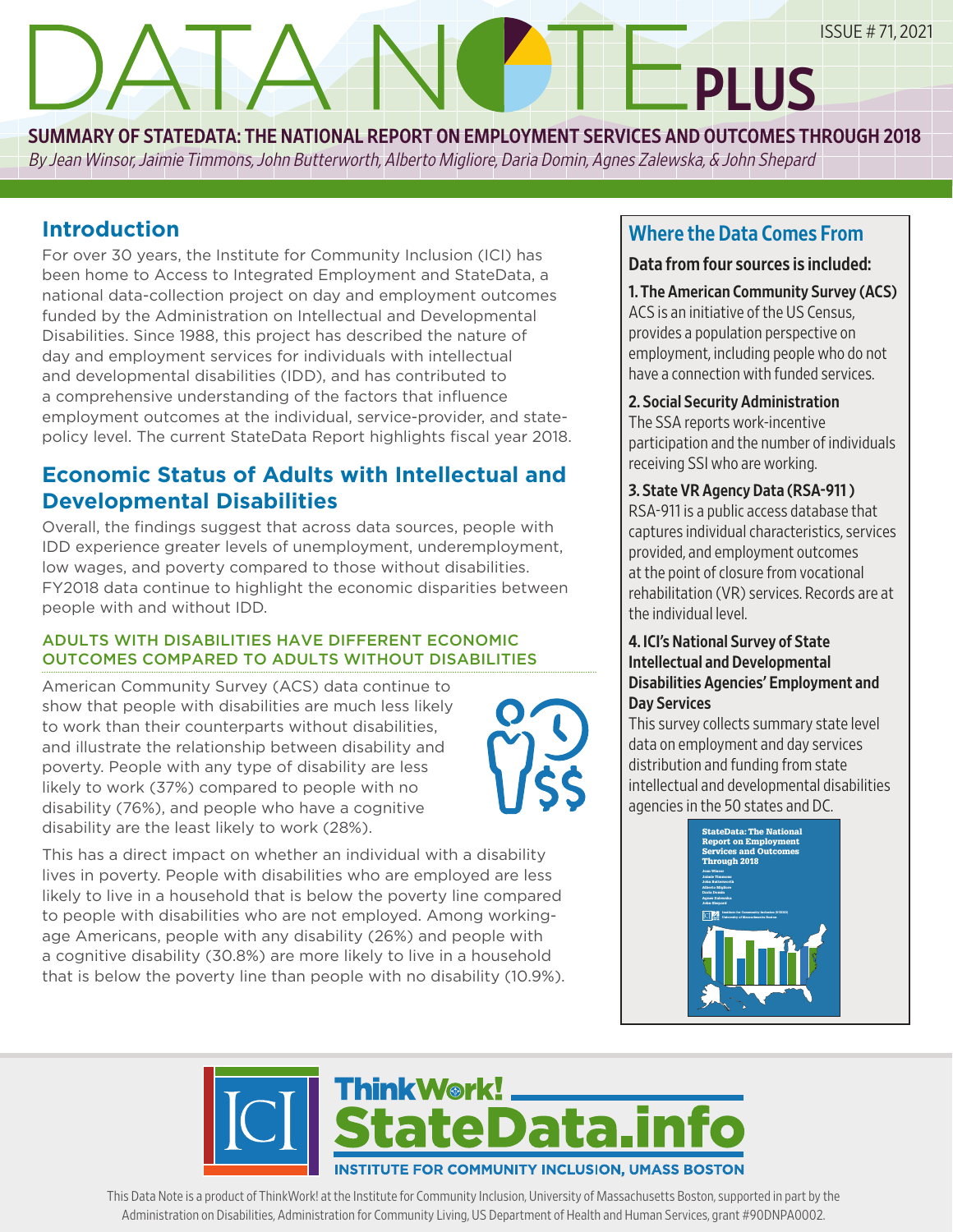## -2- DATA NOTE PLUS

#### INDIVIDUALS WITH THE MOST SIGNIFICANT DISABILITIES HAVE POORER ECONOMIC OUTCOMES

People with a cognitive disability who are receiving Supplemental Security Income (SSI) have the lowest employment rate of all people, only 8.2% are employed. Additionally people with a cognitive disability who are receiving Supplemental Security Income (SSI) are the most likely to live in a household that is below the poverty line. For individuals who are working 14.9% still live below the poverty line, and for those not working 40.2% live in poverty.

### ECONOMIC OUTCOMES HOWEVER ARE SLOWLY CHANGING

ICI researchers hypothesize that SSI recipients with ID may have higher involvement with state agencies that encourage labor participation compared to individuals with other disabilities. In the IDD system, data collected through the National Survey of State Intellectual and Developmental Disabilities Agencies' Employment and Day Services suggest that there has been modest growth in the number of individuals in integrated employment services since 1988. The estimated percentage of individuals receiving employment or day services from a state IDD agency and participating in integrated employment services was 21.1% in FY2018. FY2018 data do suggest slight year-over-year growth in the number of people in integrated employment services over the last five years. Multiple states continue to demonstrate increases in the number of individuals in integrated employment services, but there is large variation across states in participation in integrated employment ranging from 3% to 85% of adults receiving employment and day services.



#### STATE IDD AGENCIES EFFORTS TO PRIORITIZE EMPLOYMENT

Additional data from the ICI survey found that state IDD agency investment in supports continues to emphasize facility-based and non-work services, rather than integrated employment services. There is evidence that individual states are taking steps to reduce facility-based work, and the number and percent of individuals in facility-based work is declining, however there has not been a transition of individuals from facility based-work to integrated employment. For the past 10 years funding for integrated employment services has on average reflected about 12%



of state IDD agencies' employment and day services budgets. Further despite the increases in the number of people served by state IDD agencies in integrated employment, there is long-term data to indicate that Medicaid Title XIX Waiver dollars have not transitioned away from facility-based and non-work services towards integrated employment.

#### EMPLOYMENT OUTCOMES OF INDIVIDUALS WITH ID SERVED BY STATE VR AGENCIES

State VR programs offers valuable services including assessment, job search assistance, and counseling to help improve the employment outcomes of individuals with ID.

In the VR system, the rehabilitation rate, defined as the percent of people who entered employment out of those who completed an individual plan for employment (IPE), was 46% in program year 2019 for people with intellectual disabilities (ID). For 2019, 31% of VR closures with ID exited with a job

within one year of when they applied for services. This is down from a peak of 36% of closures in 2008. While outcomes varied across states the majority of people with ID who exited VR with a job were male, white, and transition-age young adults. This suggests the need for a continued examination of the factors for why women, individuals who are not white, and individuals who are older than transition age are less likely to be employed after VR services. Additionally over time weekly wages for individuals with ID remained steady despite an increased in hourly wages earned. The lack of appreciable growth in weekly earnings is likely a result of the decrease in the average weekly hours worked. Individual and labor market factors should continue to be examined to understand the reasons for the lack of overall growth in earnings.